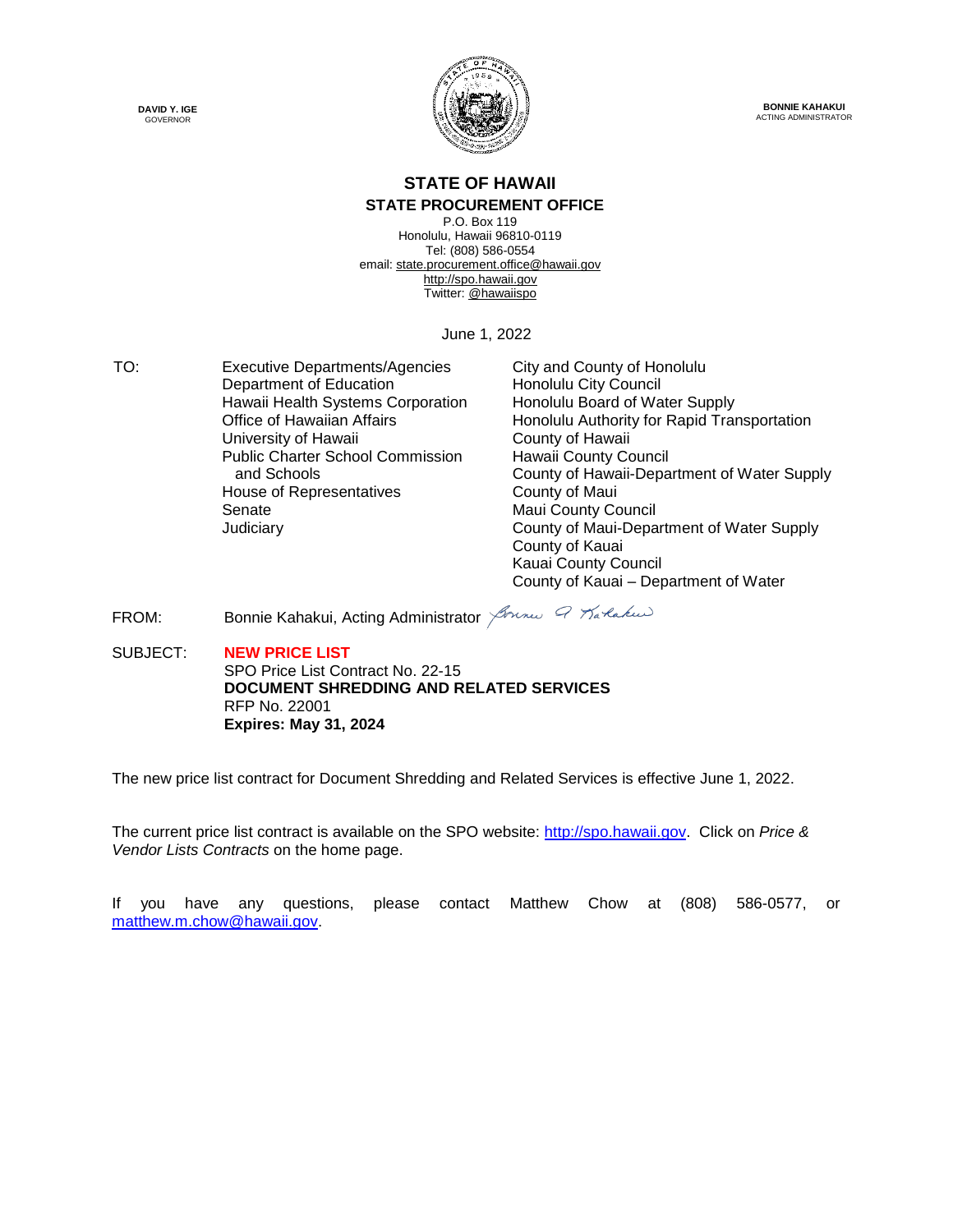#### **WHERE TO FIND**

| Nonprofit, Contractors, Vendor Codes, Compliance, PCard5-6 |  |
|------------------------------------------------------------|--|
|                                                            |  |
|                                                            |  |
| Scope of Work                                              |  |
|                                                            |  |
|                                                            |  |
| <b>Project Requirements</b>                                |  |
|                                                            |  |
|                                                            |  |
|                                                            |  |
|                                                            |  |
|                                                            |  |
|                                                            |  |
|                                                            |  |
|                                                            |  |
| <b>Federal Tax Information (FTI) Destruction</b>           |  |
|                                                            |  |
|                                                            |  |

#### Contractor's Information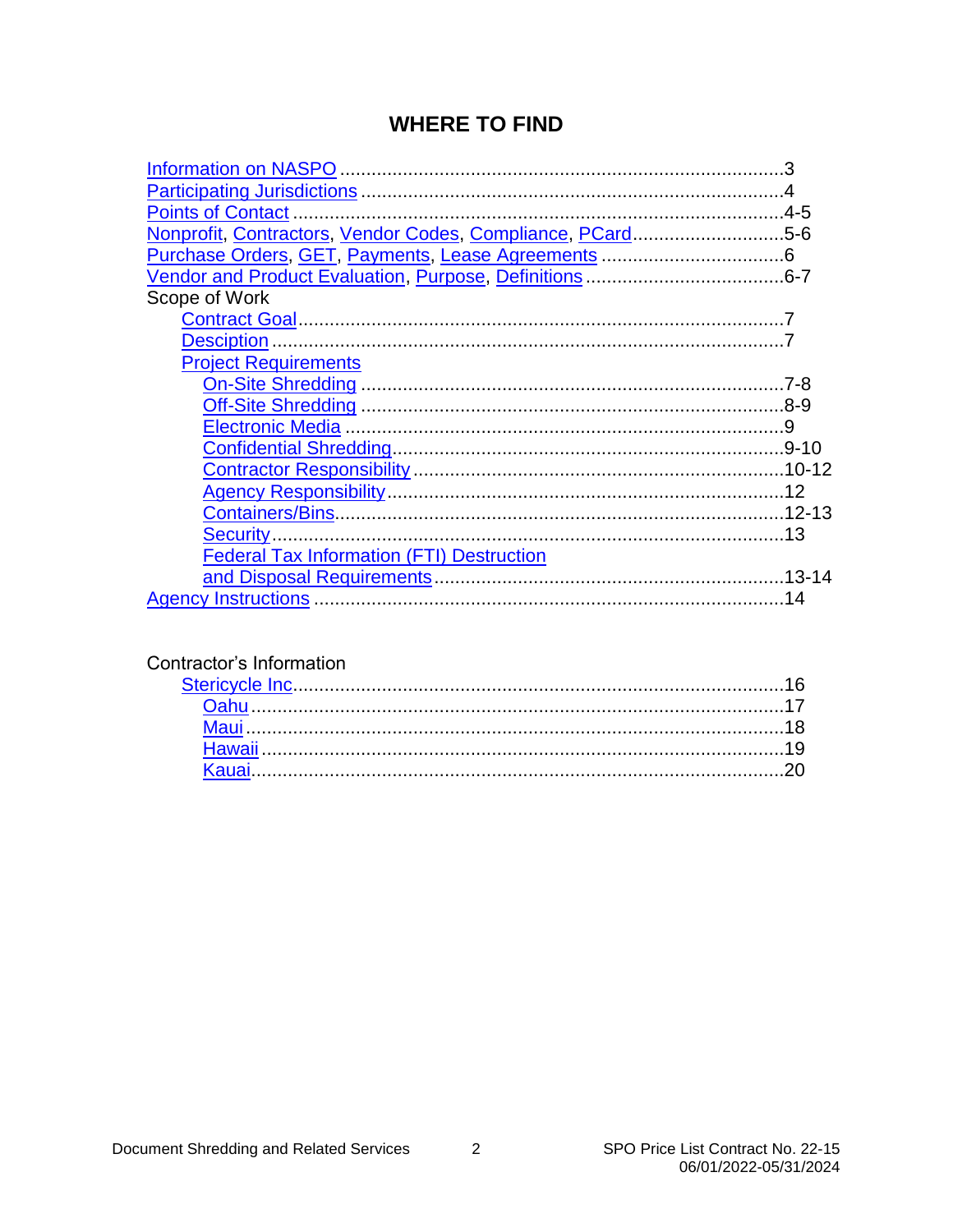#### **STATE OF HAWAII STATE PROCUREMENT OFFICE**

#### **SPO Price List Contract No. 22-15** Effective: 06/01/2022

#### <span id="page-2-0"></span>*THIS CONTRACT IS FOR AUTHORIZED BUSINESS USE ONLY*

### **DOCUMENT SHREDDING AND RELATED SERVICES**

(RFP No. 22001)

#### **June 1, 2022 to May 31, 2024**

**PARTICIPATING JURISDICTIONS** listed below have signed a cooperative agreement with the SPO and are authorized to utilize this price list contract.

| <b>Executive Departments/Agencies</b>               | City and County of Honolulu                   |
|-----------------------------------------------------|-----------------------------------------------|
| Department of Education                             | Honolulu City Council                         |
| Hawaii Health Systems Corporation                   | Honolulu Board of Water Supply                |
| <b>Office of Hawaiian Affairs</b>                   | Honolulu Authority for Rapid Transportation   |
| University of Hawaii                                | County of Hawaii                              |
| <b>Public Charter School Commission and Schools</b> | Hawaii County Council                         |
| House of Representatives                            | County of Hawaii – Department of Water Supply |
| Senate                                              | County of Maui                                |
| Judiciary                                           | <b>Maui County Council</b>                    |
|                                                     | County of Maui - Department of Water Supply   |
|                                                     | County of Kauai                               |
|                                                     | Kauai County Council                          |
|                                                     | County of Kauai – Department of Water         |

The participating jurisdictions are not required but may purchase from this price list contract, and requests for exception from the contract are not required. Participating jurisdictions can purchase from other contractors; however, HRS chapter 103D, and the procurement rules apply to purchases by using the applicable method of procurement and its procedures, such as small purchases or competitive sealed bidding. The decision to use this contract or to solicit pricing from other sources is at the discretion of the participating jurisdiction.

**POINT OF CONTACT**. Questions regarding the products listed, ordering, pricing and status should be directed to the contractor(s).

Procurement questions or concerns may be directed as follows:

| <b>Jurisdiction</b> | <b>Name</b>                | <b>Telephone</b> | <b>Fax</b> | E-mail                          |
|---------------------|----------------------------|------------------|------------|---------------------------------|
| Executive           | <b>Matthew Chow</b>        | 586-0577         | 586-0570   | matthew.m.chow@hawaii.gov       |
| <b>DOE</b>          | <b>Procurement Staff</b>   | 675-0130         | 675-0133   | G-OFS-DOE-Procurement@k12.hi.us |
| <b>HHSC</b>         | Nancy Delima               | 359-0994         |            | ndelima@hhsc.org                |
| <b>OHA</b>          | <b>Christopher Stanley</b> | 594-1833         | 594-1865   | chriss@oha.org                  |
| UH                  | Karlee Hisashima           | 956-8687         | 956-2093   | karlee@hawaii.edu               |
|                     |                            |                  |            |                                 |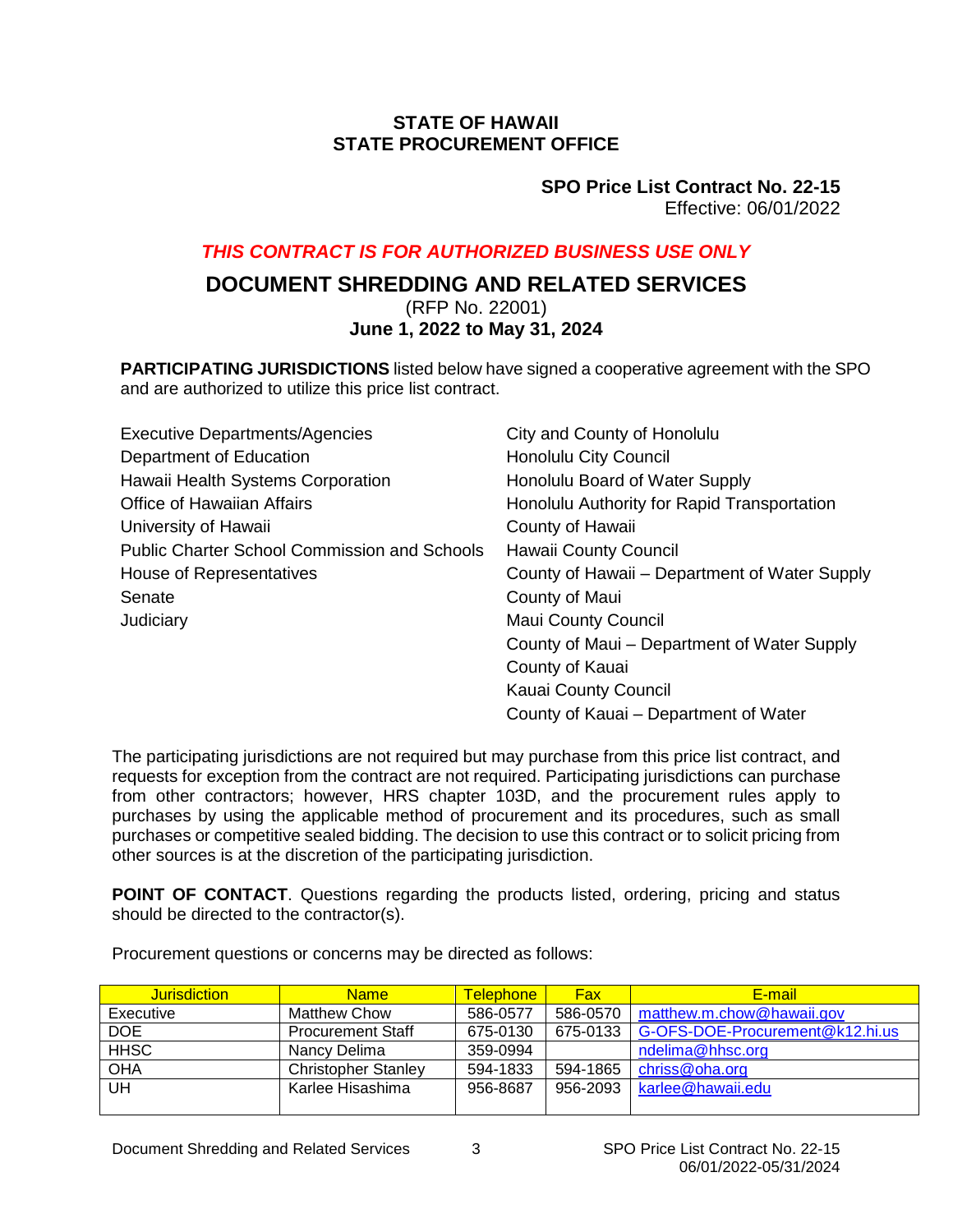<span id="page-3-0"></span>

| <b>Jurisdiction</b>          | <b>Name</b>               | <b>Telephone</b> | <b>Fax</b> | E-mail                              |
|------------------------------|---------------------------|------------------|------------|-------------------------------------|
| <b>Public Charter School</b> | Danny Vasconcellos        | 586-3775         | 586-3776   | danny.vasconcellos@spcsc.hawaii.gov |
| Commission and               |                           |                  |            |                                     |
| Schools                      |                           |                  |            |                                     |
| House                        | <b>Brian Takeshita</b>    | 586-6423         | 586-6401   | takeshita@capitol.hawaii.gov        |
| Senate                       | Carol Taniguchi           | 586-6720         | 586-6719   | c.taniguchi@capitol.hawaii.gov      |
| Judiciary                    | Tritia Cruz               | 538-5805         | 538-5802   | tritia.l.cruz@courts.hawaii.gov     |
| C&C of Honolulu              | Procurement               | 768-5535         | 768-3299   | bfpurchasing@honolulu.gov           |
|                              | Specialist                |                  |            |                                     |
| Honolulu City Council        | Kendall Amazaki, Jr.      | 768-5084         |            | kamazaki@honolulu.gov               |
|                              | Nanette Saito             | 768-5085         | 768-5011   | nsaito@honolulu.gov                 |
| Honolulu Board of            | <b>Procurement Office</b> | 748-5071         |            | fn_procurement@hbws.org             |
| <b>Water Supply</b>          |                           |                  |            |                                     |
| <b>HART</b>                  | Dean Matro                | 768-6246         |            | dean.matro@honolulu.gov             |
| County of Hawaii             | Diane Nakagawa            | 961-8440         |            | diane.nakagawa@hawaiicounty.gov     |
| Hawaii County Council        | Diane Nakagawa            | 961-8440         |            | diane.nakagawa@hawaiicounty.gov     |
| County of Hawaii-            | Ka'iulani L. Matsumoto    | 961-8050         | 961-8657   | kmatsumoto@hawaii.dws.org           |
| Department of Water          |                           | x224             |            |                                     |
| Supply                       |                           |                  |            |                                     |
| County of Maui               | Jared Masuda              | 463-3816         |            | jared.masuda@co.maui.hi.us          |
| <b>Maui County Council</b>   | Marlene Rebugio           | 270-7838         |            | marlene.rebugio@mauicounty.us       |
| County of Maui-              | Kenneth L. Bissen         | 270-7684         | 270-7136   | ken.bissen@co.maui.hi.us            |
| Department of Water          |                           |                  |            |                                     |
| Supply                       |                           |                  |            |                                     |
| County of Kauai              | <b>Ernest Barreira</b>    | 241-4295         | 241-6297   | ebarreira@kauai.gov                 |
| Kauai County Council         | Codie Tabalba             | 241-4193         | 241-6349   | ctabalba@kauai.gov                  |
|                              | Scott Sato                | 241-4810         | 241-6349   | ssato@kauai.gov                     |
| County of Kauai-             | <b>Marcelino Soliz</b>    | 245-5470         | 241-5813   | msoliz@kauaiwater.org               |
| Department of Water          |                           |                  |            |                                     |

**USE OF PRICE & VENDOR LIST CONTRACTS BY NONPROFIT ORGANIZATIONS.** Pursuant to HRS §103D-804, nonprofit organizations with current purchase of service contracts (HRS chapter 103F) have been invited to participate in the SPO price & vendor lists contracts.

A listing of these nonprofit organizations is available at the SPO website: [http://spo.hawaii.gov.](http://spo.hawaii.gov/) Click on *For Vendors > Non-Profits > Cooperative Purchasing Program > View the list of qualifying nonprofits eligible to participate in cooperative purchasing.*

If a nonprofit wish to purchase from a SPO price or vendor list contract, the nonprofit must obtain approval from each Contractor, i.e., participation must be mutually agreed upon. A Contractor may choose to deny participation by a nonprofit. Provided, however, if a nonprofit and Contractor mutually agree to this arrangement, it is understood that the nonprofit will retain its right to purchase from other than a SPO price or vendor list Contractor(s).

**CONTRACTORS.** The authorized contractors are listed in this price list contract. They have signed a Master Agreement with the State of California and a Participating Addendum with the Hawaii State Procurement Office.

• Stericycle, Inc

**VENDOR CODES** for annotation on purchase orders are obtainable from the *Alphabetical Vendor Edit Table* available at your department's fiscal office. Agencies are cautioned that the remittance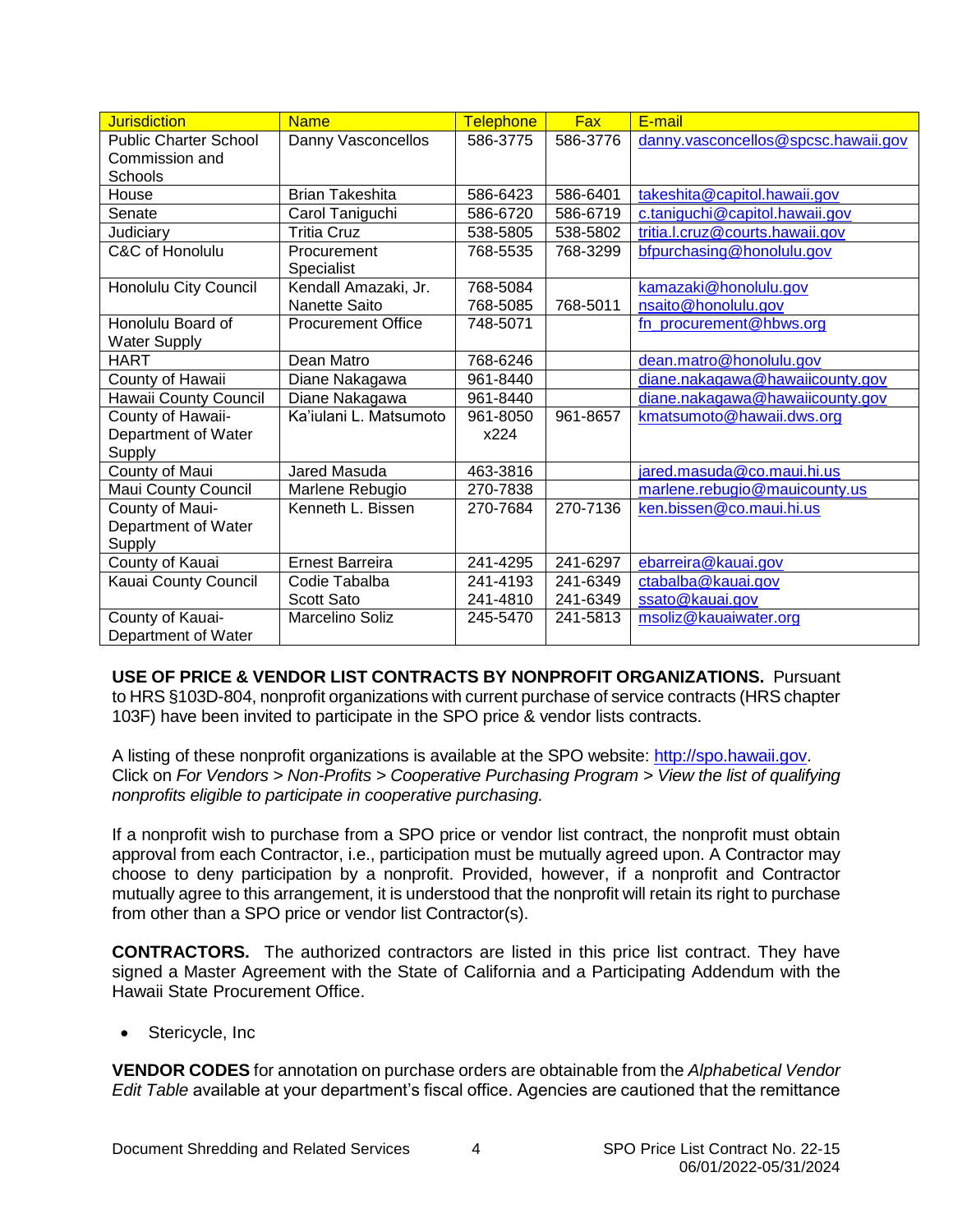<span id="page-4-0"></span>address on an invoice may be different from the address of the vendor code annotated on the purchase order.

**COMPLIANCE PURSUANT TO HRS §103D-310(c).** Prior to awarding this contract, the SPO verified compliance of the Contractor(s) named in the SPO Price List Contract No. 22-15. *No further compliance verification is required prior to issuing a contract, purchase order, or pCard payment when utilizing this contract.*

**COMPLIANCE PURSUANT TO HRS §103-53.** All state and county contracting officer or agent shall withhold final payment of a contract until the receipt of tax clearances from the director of taxation and Internal Revenue Service. This section does not apply to contracts of less than \$25,000.

**PURCHASING CARD (pCard).** The State of Hawaii Purchasing Card (pCard) is required to be used by the Executive departments/agencies, excluding DOE, HHSC, OHA and UH for orders totaling less than \$2,500. For purchases of \$2,500 or more, agencies may use the pCard, subject to its credit limit, or issue a purchase order.

**PURCHASE ORDERS** may be issued for purchases \$2,500 or more, and for Contractors who either do not accept the pCard, set minimum order requirements before accepting the pCard for payment, or charge its customers a transaction fee for the usage.

**SPO PRICE LIST CONTRACT NO. 22-15** shall be typed on purchase orders issued against this price list contract**.** For pCard purchases, the SPO Price List Contract No. 22-15 shall be notated on the appropriate transaction document.

**STATE GENERAL EXCISE TAX (GET) AND COUNTY SURCHARGE** shall not exceed the following rates if the seller elects to pass on the charges to its customers. The GET is not applied to shipping or delivery charges.

|                                               | County          | <b>State</b> | Max Pass- | <b>Expiration of</b>      |
|-----------------------------------------------|-----------------|--------------|-----------|---------------------------|
| County                                        | Surcharge       | <b>GET</b>   | On Tax    | <b>Surcharge Tax Rate</b> |
|                                               | <b>Tax Rate</b> |              | Rate      |                           |
| C&C of Honolulu                               | 0.50%           | 4.0%         | 4.7120%   | 12/31/2030                |
| Hawaii                                        | 0.50%           | 4.0%         | 4.7120%   | 12/31/2030                |
| County of Maui (including Molokai &<br>Lanai) | 0.0%            | 4.0%         | 4.1666%   | No county surcharge       |
| Kauai                                         | 0.50%           | 4.0%         | 4.7120%   | 12/31/2030                |

The GET or use tax and county surcharge may be added to the invoice as a separate line item and shall not exceed the current max pass-on tax rate(s) for each island.

County surcharges on State General Excise (GE) tax or Use Tax may be visibly passed on but are not required. For more information on county surcharges and the max pass-on tax rate, please visit the Department of Taxation's website at [http://tax.hawaii.gov/geninfo/countysurcharge.](http://tax.hawaii.gov/geninfo/countysurcharge)

**PAYMENTS** are to be made to the Contractor(s) remittance address. HRS §103-10 provides that the State shall have thirty (30) calendar days after receipt of invoice or satisfactory completion of contract to make payment. Payments may also be made via pCard.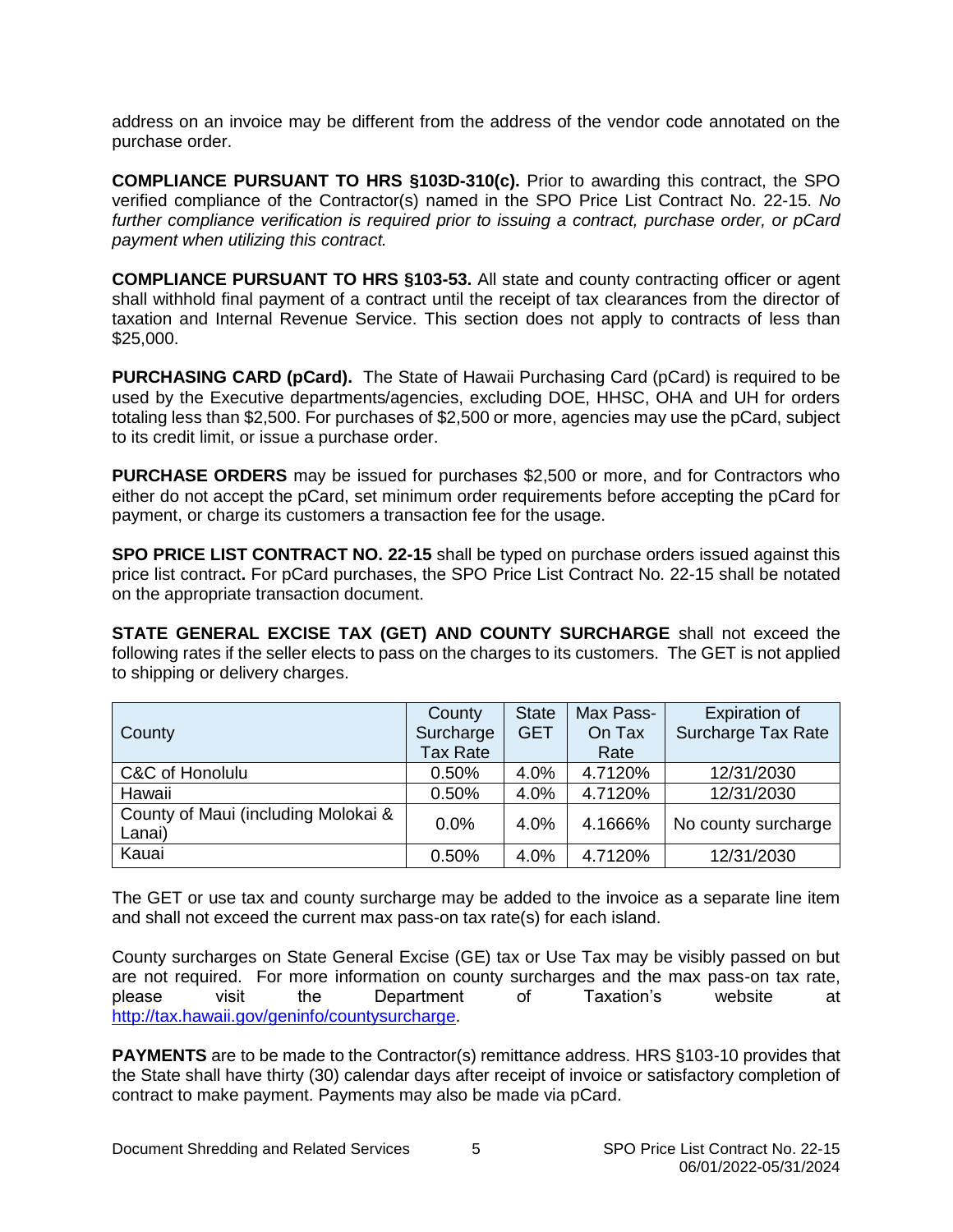<span id="page-5-0"></span>**LEASE AGREEMENTS** are not allowed under this contract.

**VENDOR AND PRODUCT EVALUATION** form, SPO-012, for the purpose of addressing concerns on this vendor list contract, is available to agencies at the SPO website: [http://spo.hawaii.gov.](http://spo.hawaii.gov/) Click on *Forms* on the home page.

**PRICE OR VENDOR LIST CONTRACT AVAILABLE ON THE INTERNET** at the SPO website: [http://spo.hawaii.gov.](http://spo.hawaii.gov/) Click on *Price & Vendor List Contracts* on the home page.

**PURPOSE**. On-site and off-site document shredding services. The purpose is to establish a contract with one or more qualified Contractor(s) per island to provide document shredding services for all participating agencies in accordance with HRS §487R-2. Contractor shall be able to shred, incinerate, disintegrate, or otherwise destroy any type of paper item (white and/or NCR/color paper), microfilm, microfiche, x-rays, computer disks, hard drives, CDs, VHS tapes, audiocassettes and other storge media that cannot be read or reconstructed.

#### **DEFINITIONS**

- **Bin or Container** means a secured box that requires a key or combination to open and retrieve the confidential document.
- **Confidential Document** means any document that contains confidential information, including material such as paper (white and or NCR/color paper) microfilm, microfiche, x-rays, computer disks, computer tape, CDs, VHS tapes, audiocassettes, and other storage media that is placed in the bin or container.
- **Cross Cut Shredding** uses vertical and horizontal blades to cut paper into tiny square or diamond pieces.
- **Destruction** means the shredded material remains that are recycled and should be disposed in the U.S.A.
- **Fixed-price basis** means an established price agreed upon by the Contractor and Purchasing Entity, by agreement or by authority, as the price to be charged for a specified number of services.
- **Mobile Shredding Truck** means a vehicle designed for on-site shredding that is equipped with an on-board industrial shredder and high-volume capacity that can be sent to the agency location to allow for personal witnessing of shredding.
- **Off-site** means documents and electronic media will be picked up from the agency's location and securely transported by the Contractor to the Contractor's facility for shredding and destruction.
- **On-site** means documents and electronic media will be picked up from the agency and secured by Contractor in its Mobile Shredding Truck for shredding and destruction at the agency's location.
- **Particle Cut Shredding** utilizes fine-toothed blades to grind paper down into thousands of tiny particles. It is also known as micro cut shredding.
- **Personal Information** means an individual's first name or first initial and last name in combination with any one or more of the following data elements, when either the name or the data elements are not encrypted: (1) Social Security Number (2)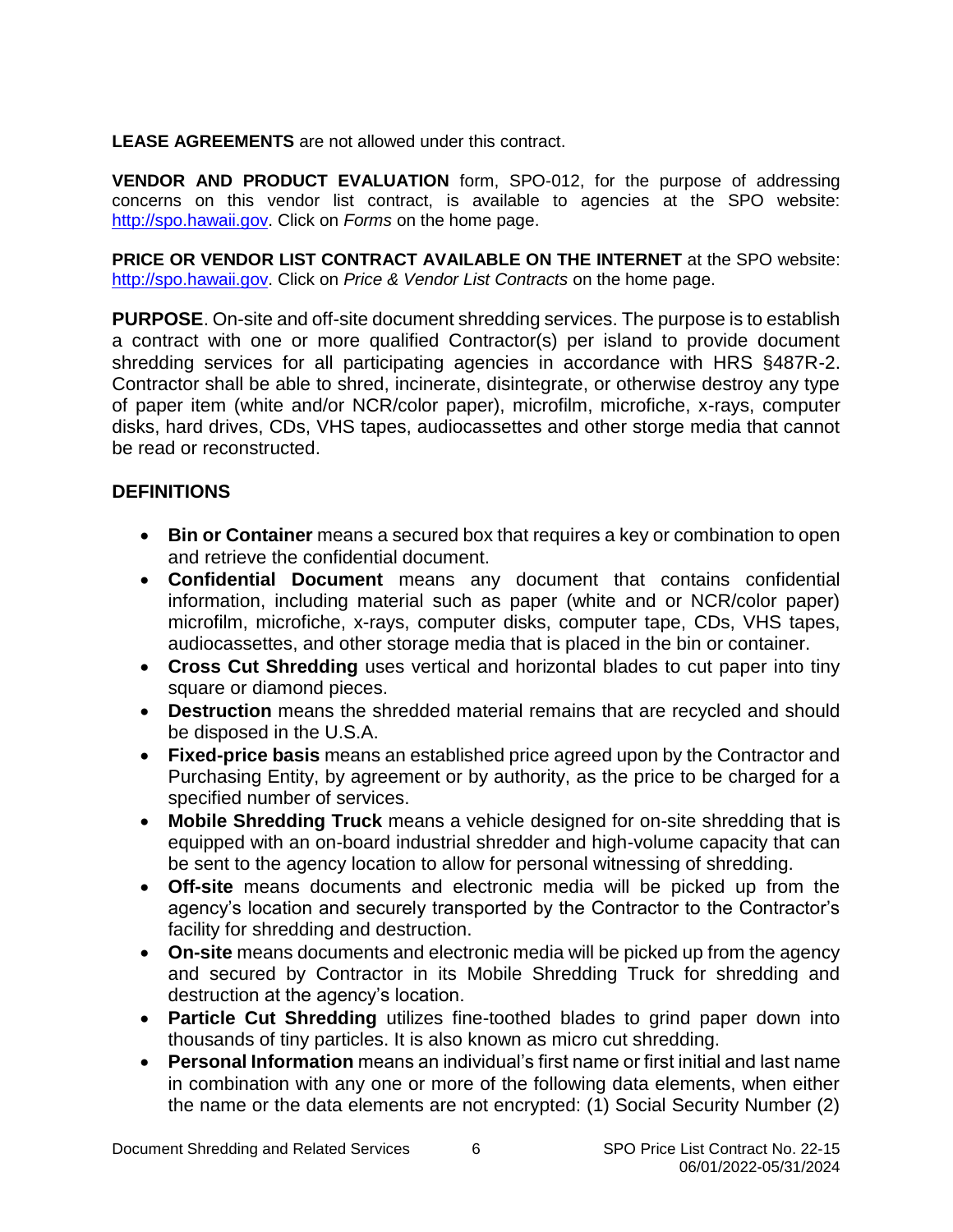<span id="page-6-0"></span>Driver's license number or Hawaii identification card number or (3) account number, credit or debit card number, access code, or password that would permit access to an individual's financial account.

- **Pierce and Tear Shredding** uses multiple rotating blades to pierce and rip apart paper and is ideal for destroying large amounts of documents at once.
- **Secure Container** means a bin, cart, console, or other enclosed box used to temporarily store Confidential Documents that has a lock and is tamper-proof to ensure safekeeping of sensitive information.
- **Services** means the furnishing of labor, time, or effort by a contractor or Contractor, which involves the delivery or supply of products.
- **Shred** means Cross Cut Shredding, Particle-Cut Shredding, Pierce and Tear Shredding or similar process that meets or exceeds the secure shredding requirements for confidential documents.
- **Sustainability** means (1) respect of the culture, character, beauty and history of the STATE's island communities; (2) Striking a balance between economic, social, community and environmental priorities; and (3) meeting the needs of the present without compromising the ability of future generations to meet their own needs [\(https://www.capitol.hawaii.gov/hrscurrent/Vol04\\_Ch0201-](https://www.capitol.hawaii.gov/hrscurrent/Vol04_Ch0201-0257/HRS0226/HRS_0226-0108.htm) [0257/HRS0226/HRS\\_0226-0108.htm\)](https://www.capitol.hawaii.gov/hrscurrent/Vol04_Ch0201-0257/HRS0226/HRS_0226-0108.htm).

#### **SCOPE OF WORK**

Contractor shall provide services to shred, incinerate, disintegrate, or otherwise destroy any type of paper items (white and/or NCR/color paper), microfilm, microfiche, x-rays, computer tape, CDs, VHA tapes, audio cassettes, computer hard drives and other storage media.

#### **A. Contract Goal**

The goal of this contract is to provide document and/or electronic media destruction services on-site and/or off-site for State agencies, in accordance with the provisions and requirements stated herein and any applicable federal, state, or local laws and regulations, including but not limited to Hawaii Revised Statutes (HRS) §487R pertaining to *Destruction of Personal Information Records*. For purposes of this contract, the term "record(s)" shall be used to define any item(s) to be destroyed.

#### **B. Description**

Contractor shall be able to shred, incinerate, disintegrate, or otherwise destroy any type of paper items (white and/or NCR/color paper), microfilm, microfiche, x-rays, computer disks, computer tape, CDs, VHS tapes, audiocassettes, and other storage media.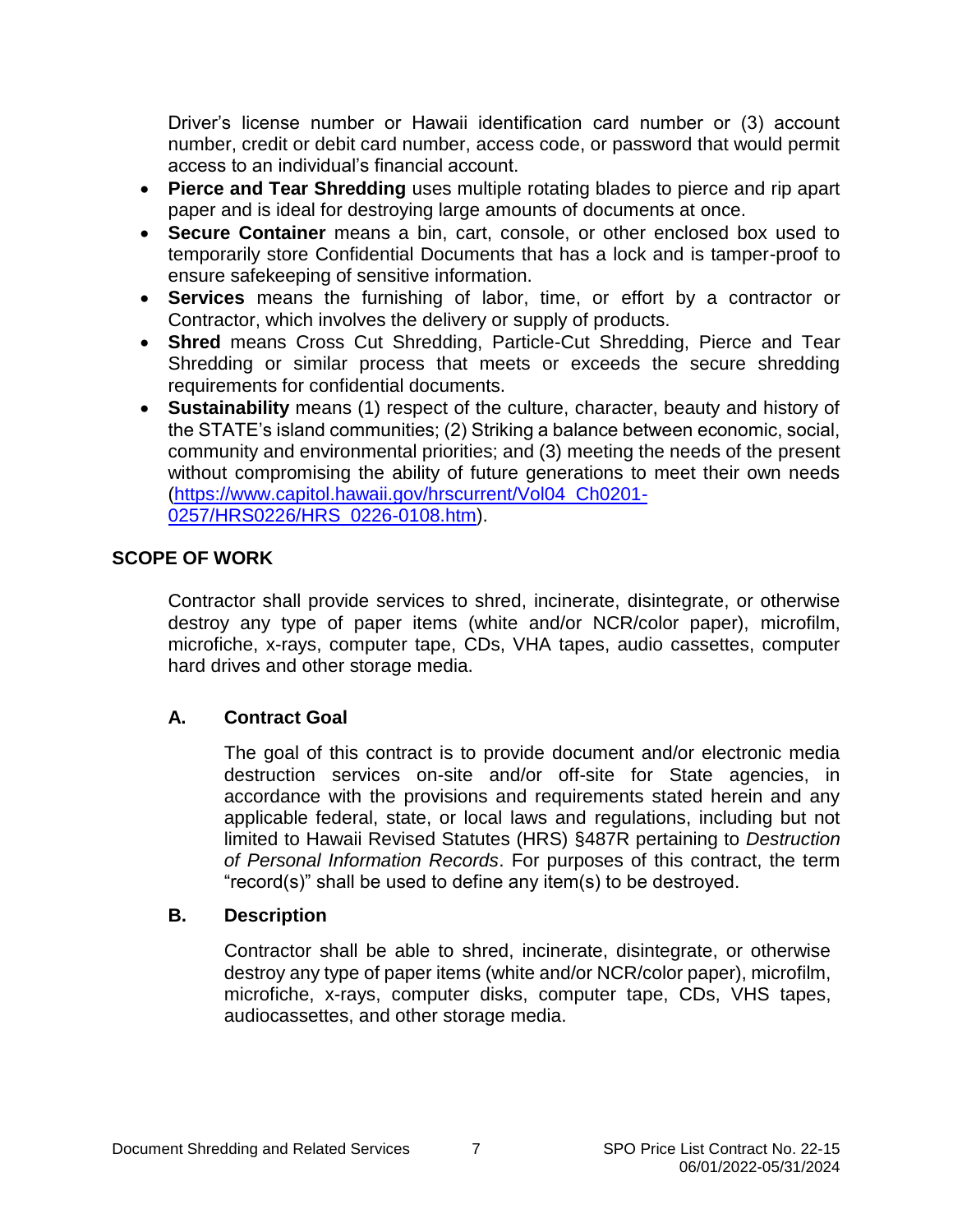#### <span id="page-7-0"></span>**C. Project Requirements**

#### On-Site Shredding

The Contractor shall collect all secured containers and shred materials onsite, as requested by the agency. The shredding is to be completed in a mobile shredding truck to handle the agency's most secure material. Agency personnel can witness the shredding process if requested. The agency shall receive a Certificate of Destruction if requested.

Contractor providing on-site shredding shall only use Cross Cut Shredding, Particle-Cut Shredding, Pierce and Tear Shredding or similar process that meets or exceeds the secure shredding requirements for confidential documents.

After the material is shredded, the Contractor shall incinerate all materials or have the materials recycled at a recycling facility located in the United States.



#### Off-Site Shredding

Contractor shall pick up documents and/or electronic media at the agency's location and return the secured documents to the Contractor's facility for shredding/destruction. Agency personnel can witness the off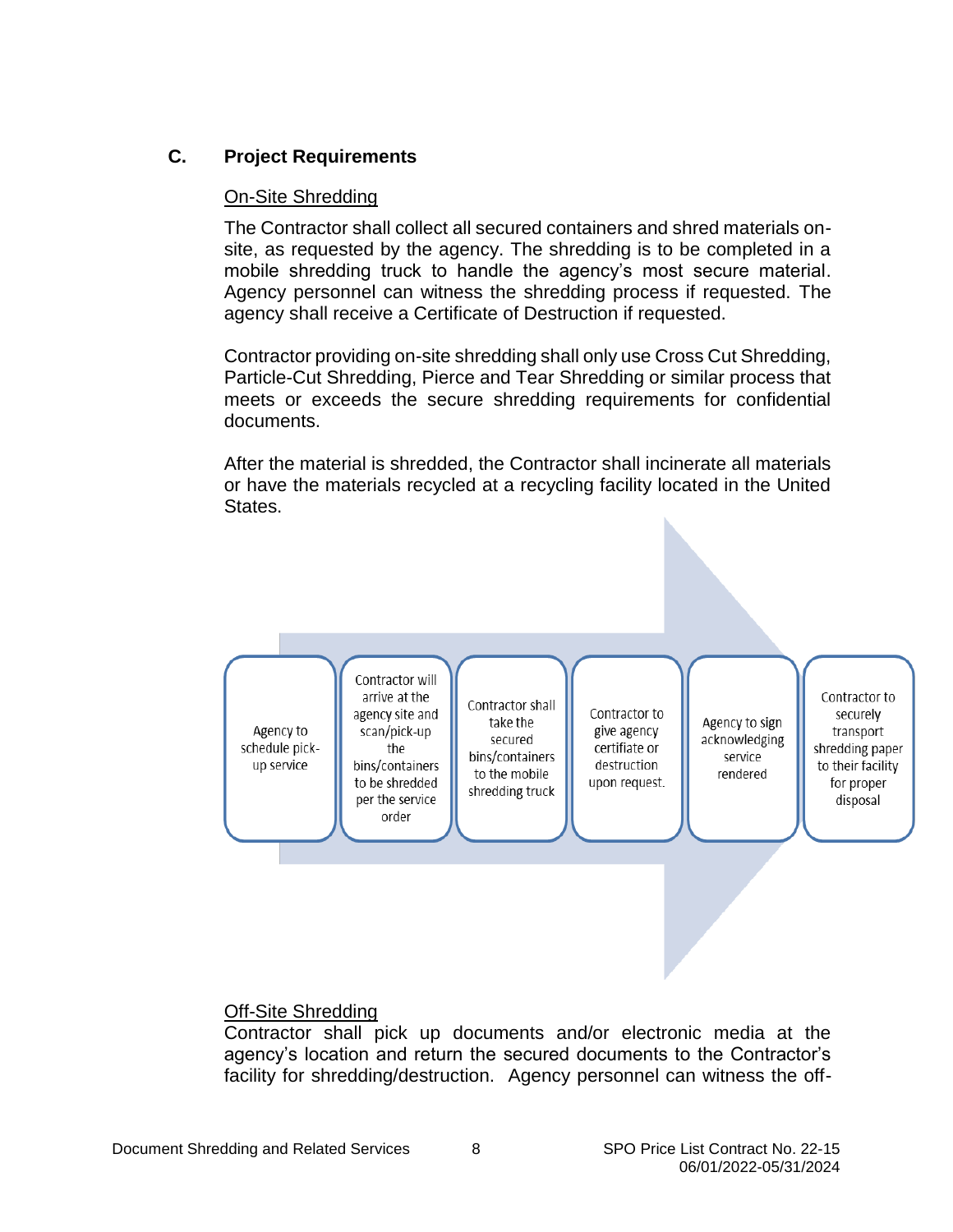<span id="page-8-0"></span>site shredding process at the Contractor's facility if requested. The agency shall receive a Certificate of Destruction if requested.

Contractor providing off-site shredding shall only use Cross Cut Shredding, Particle-Cut Shredding, Pierce and Tear Shredding or similar process that meets or exceeds the secure shredding requirements for confidential documents. After the material is shredded, the Contractor should incinerate all materials or have the materials recycled at a recycling facility located in the United States.



#### Electronic Media

The destruction of electronic media includes floppy disks, VHS, CD's, DVDs, Optical Disks, Microfilm, Microfiche, X-rays, and audio cassette. This does not include computer hard drives, computers, laptops, tablets, mobile phones, or any other electronic media not listed in this section. Contractor shall securely transport electronic media to the Contractor's facility for destruction. The agency shall receive a Certificate of Media Destruction if requested.

Contractor shall pick-up electronic media from the agency's location. All electronic media containing any information shall be disintegrated to a point of an un-reconstructable format. Clearing data or deleting files from electronic media shall not be acceptable. After the disintegration, Contractor shall comply with all State, Federal, security, privacy, environmental and hazardous waste laws. To the maximum extent possible, the Contractor shall transport and recycle raw plastics and metals for re-use where applicable in the United States. Agencies may have mixed loads of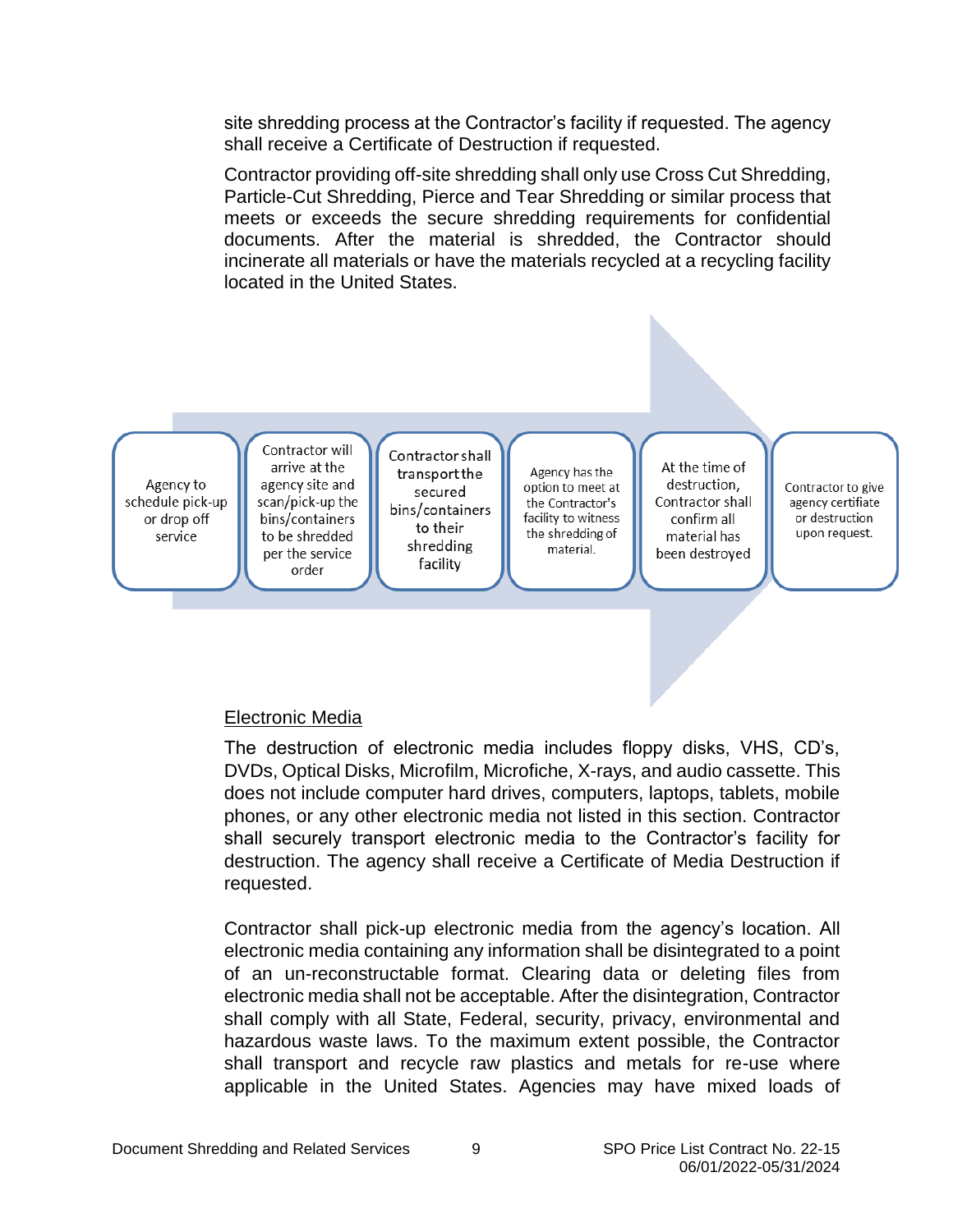<span id="page-9-0"></span>electronic media for pick-up. The Contractor shall not charge for the segregation of eligible and non-eligible electronic waste recycling.

#### Confidential Shredding

Contractors shall maintain confidentiality in accordance with industry standards and in compliance at the federal level with current regulations of the Health Insurance Portability and Accountability Act (HIPAA). Contractors are expected to adhere to the same standards as the State agency as to Protected Health Information (PHI) and the Financial Modernization Act of 1999, also known as the Gramm-Leach-Bliley Act or GLB Act, which includes provisions to protect personal financial information in addition to all other federal, state, and local laws.

Confidentiality of all information is required. Contractors and all personnel shall not inspect, view, peruse, copy, or examine any confidential material or documents designated for shredding or disposal. In addition, Contractors and all personnel will not otherwise disclose, release, or communicate any confidential information to any third person, individual, organization or entity not employed by the State agency. Should any violation or breach of this provision occur, such will constitute cause for immediate termination of the contract.

Therefore, the Contractor shall agree and understand that either of the following may be required, however, the determination of what is required shall rest solely on the agency.

- A. Contractor personnel designated to work with confidential records shall be required to sign a statement of confidentiality guaranteeing non-disclosure of information prior to performing any work described in the resulting term contract. The confidentiality statement shall be designed, implemented,and maintained by the Contractor and shall be submitted to the State of Hawaii.
- B. An agency representative may witness the destruction of all confidential records and media destruction on-site or off-site at the Contractor's facility.

The Contractor is responsible for conducting annual Federal and State security background checks for personnel assigned to the contract. Personnel shall sign a statement of confidentiality guaranteeing nondisclosure of information prior to performing any work on this contract. A copy of both the background checks and statement of confidentiality must be placed in the employee's personnel file and made available to any requesting agency for review. The confidentiality statement shall be designed, implemented, and maintained by the Contractor.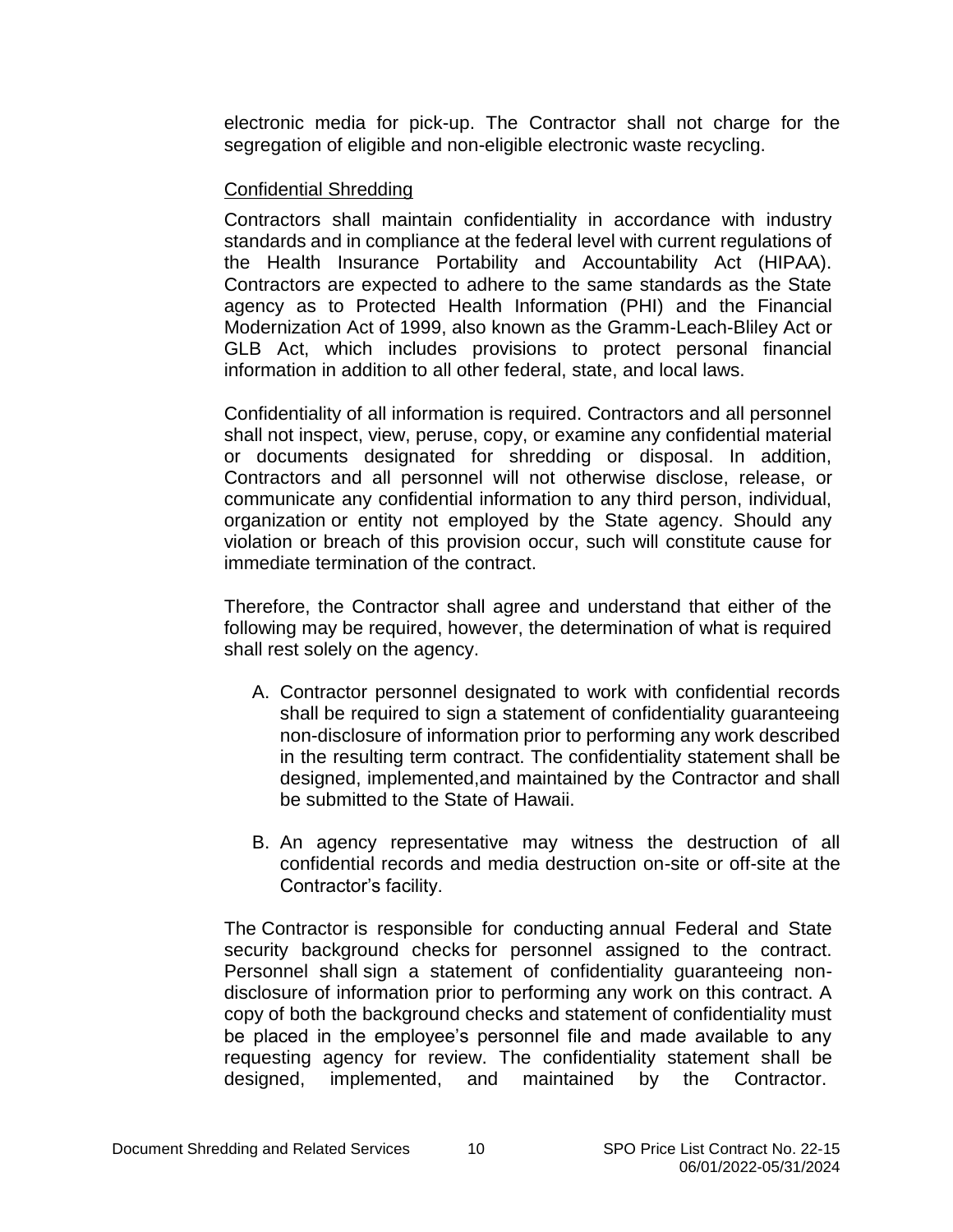#### <span id="page-10-0"></span>Contractor Responsibility

The Contractor shall furnish all material, labor, vehicles, equipment, and supplies necessary to perform the services required herein.

Contractors will allow either scheduled pick-up, on-call service, or on an as-needed basis. Agencies shall specify whether they prefer scheduled or on-call service. Those agencies that only need service on an as-needed basis shall notify the Contractor when service is needed. Agencies using the scheduled pick-up option shall note what type of service plan they require. Agencies have the option to change their service plan within five (5) business days before their scheduled pick-up.

The Contractor shall review each order and detailed specifications of the services required. Since each agency may require different needs, the Contractor shall comply with all the information provided by the agency. If the Contractor is not clear with the agency purchase order and/or specifications, the Contractor shall contact the agency for clarification. The agency may contact the awarded Contractor to discuss the service required by their agency.

If requested by the agency, the Contractor shall allow an agency representative to witness the shredding process.

Contractors handling confidential information are recommended to have an International Organization for Standardization (ISO) and provide a copy of the National Association for Information Destruction (NAID) or ISO 9001 certification with their proposal. The NAID or ISO certified companies operate under a strict code of ethics and the NAID and ISO conduct frequent paper and other media confidential destruction service audits to ensure that certified members comply with the privacy, security and compliance issues involved in conducting business in today's environment.

The Contractor shall perform all services to the sole satisfaction of the agency as specified herein. The Contractor shall understand that an agency representative may, at any time throughout the contract, accompany the Contractor during the collection, hauling and shredding being conducted by the Contractor. The Contractor shall not restrict in any way or limit the agency's right or ability to oversee shredding of the agency's confidential documents provided by the Contractor.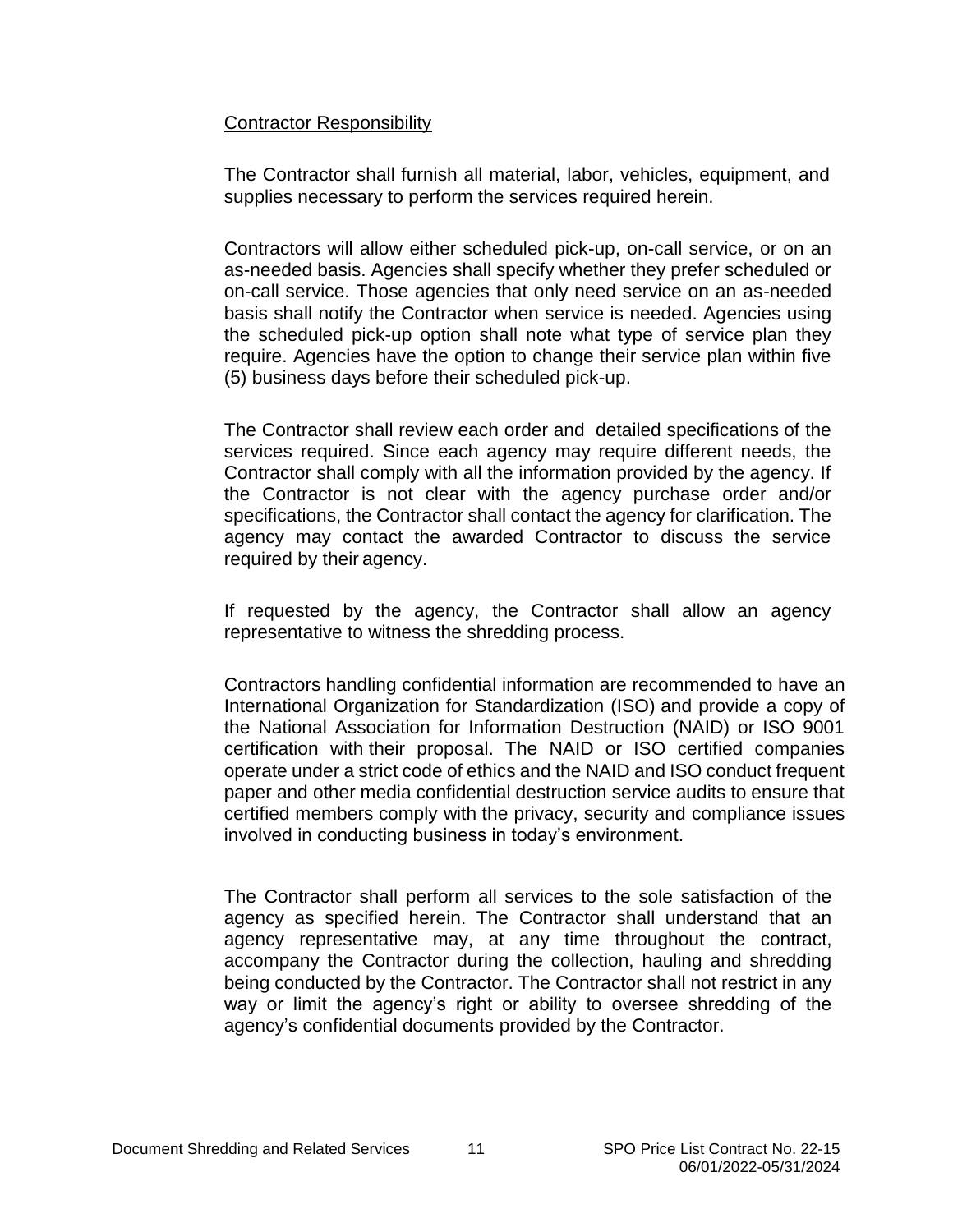<span id="page-11-0"></span>The Contractor shall perform services during normal State working hours from 7:45 am to 4:30 pm, Monday through Friday, excluding official state holidays.

The Contractor shall handle and transport all documents and/or electronic media in secured, covered containers to ensure that no records are lost or mislaid.

The Contractor shall load and unload all documents and/or electronic media without assistance from any agency personnel.

The Contractor's personnel shall wear a photo identification badge, which reflects the Contractor's company name.

#### Agency Responsibility

The agency shall provide the Contractor detailed specifications of the services they require. The agency shall contact the awarded Contractor to discuss the service required by their agency and establish the services needed.

The agency shall be responsible for any damage to the containers, including overfilling which can result in damage to the containers/bins. In addition, the Contractor may charge additional fees for overfilling. If damaged, the Contractor may charge for the replacement or repair the container.

The agency representative shall advise if there is a need to witness the shredding process of documents or electronic media destruction.

Agency may visit the Contractor's facility prior to making a decision on which Contractor they choose to use for shredding services or electronic media destruction. The agency shall contact the Contractor to set-up a scheduled visit.

The agency may make scheduled visits to the Contractor's facility during business hours. It is the agency's responsibility to be familiar with the business hours of the Contractor.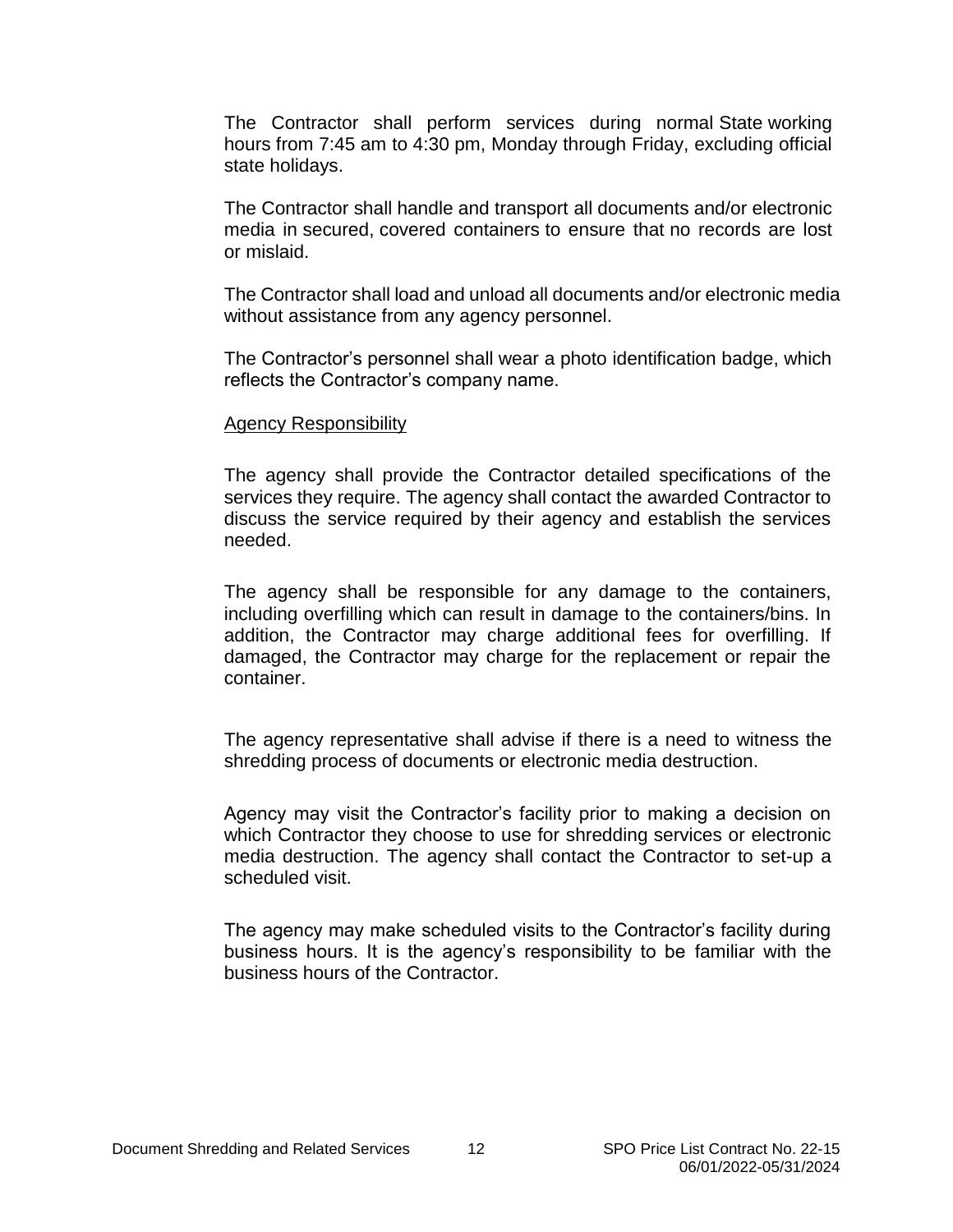#### <span id="page-12-0"></span>Containers/Bins

Contractor may supply the requesting agency with security container(s) with no visible damages as needed at no cost to the agency. The Contractor shall place each container in the location requested by the agency, provided the placement is in accordance with applicable fire codes. Agency will have the option to choose the type and size of the container needed. Containers must have either a top slot or side slot near the top designed to prevent theft of materials by reaching in. Containers must also have a tamper-evident locking system and be made of the fire-resistant material.

The Contractor shall supply the agency a key to all containers. In the event an agency loses the key(s), the Contractor may charge for replacement of the key(s).

All containers in a hospital facility should be according to the Fire Marshal's regulations and be HIPAA compliant. Contractors must be aware of these regulations and supply the agency with the appropriate containers.

The Contractor shall retain ownership of the containers. The Contractor shall agree that the agency shall not be responsible for any liability incurred by the Contractor or the Contractor's personnel arising out of the possession, use, maintenance, delivery, return, and/or collection from containers provided by the Contractor.

The Contractor may charge the agency for any damages or repairs to the containers. Damages must be documented to verify any costs for repairs or replacement.

#### **Security**

Contractor must adhere to established security and/or property entrance policies and procedures established for each requesting agency. It is the responsibility of each Contractor to understand and adhere to those policies and procedures prior to any attempt to enter the premises.

The Agency retains the right to request any additional information pertaining to the ability, qualifications, and procedures used to accomplish all work under this contract, as it deems necessary to ensure that services are provided in a satisfactory manner.

#### Federal Tax Information (FTI) Destruction and Disposal Requirements

The Contractor shall follow all guidelines and procedures in the IRS Publication 1075 relating to but not limited to Destruction and Disposal, FTI in transit, Media Sanitization, and Exhibit 7 Safeguarding Contract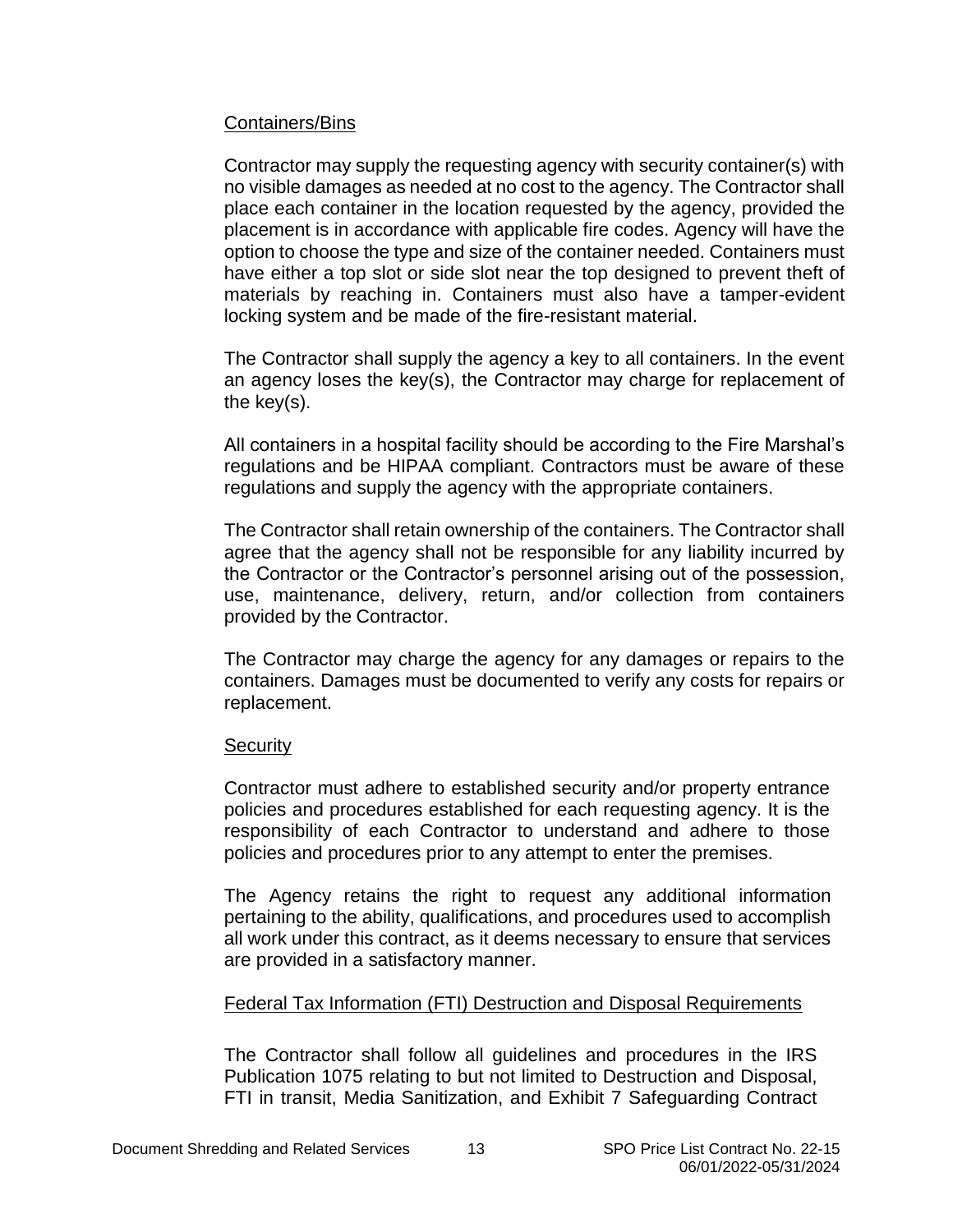Language, Contract Language for General Services. The Publication can be found at [https://www.irs.gov/pub/irs-pdf/p1075.pdf.](https://www.irs.gov/pub/irs-pdf/p1075.pdf)

#### **AGENCY INSTRUCTIONS**

Agency shall complete the Uniform Request for Quotes [\(http://spo.hawaii.gov/wp](http://spo.hawaii.gov/wp-content/uploads/2022/05/Price-List-22-15-UNIFORM-REQUEST-FOR-QUOTES-06-01-2022-1.docx)[content/uploads/2022/05/Price-List-22-15-UNIFORM-REQUEST-FOR-QUOTES-06-01-2022-](http://spo.hawaii.gov/wp-content/uploads/2022/05/Price-List-22-15-UNIFORM-REQUEST-FOR-QUOTES-06-01-2022-1.docx) [1.docx\)](http://spo.hawaii.gov/wp-content/uploads/2022/05/Price-List-22-15-UNIFORM-REQUEST-FOR-QUOTES-06-01-2022-1.docx) for the islands of Oahu, Maui, Hawaii or Kauai.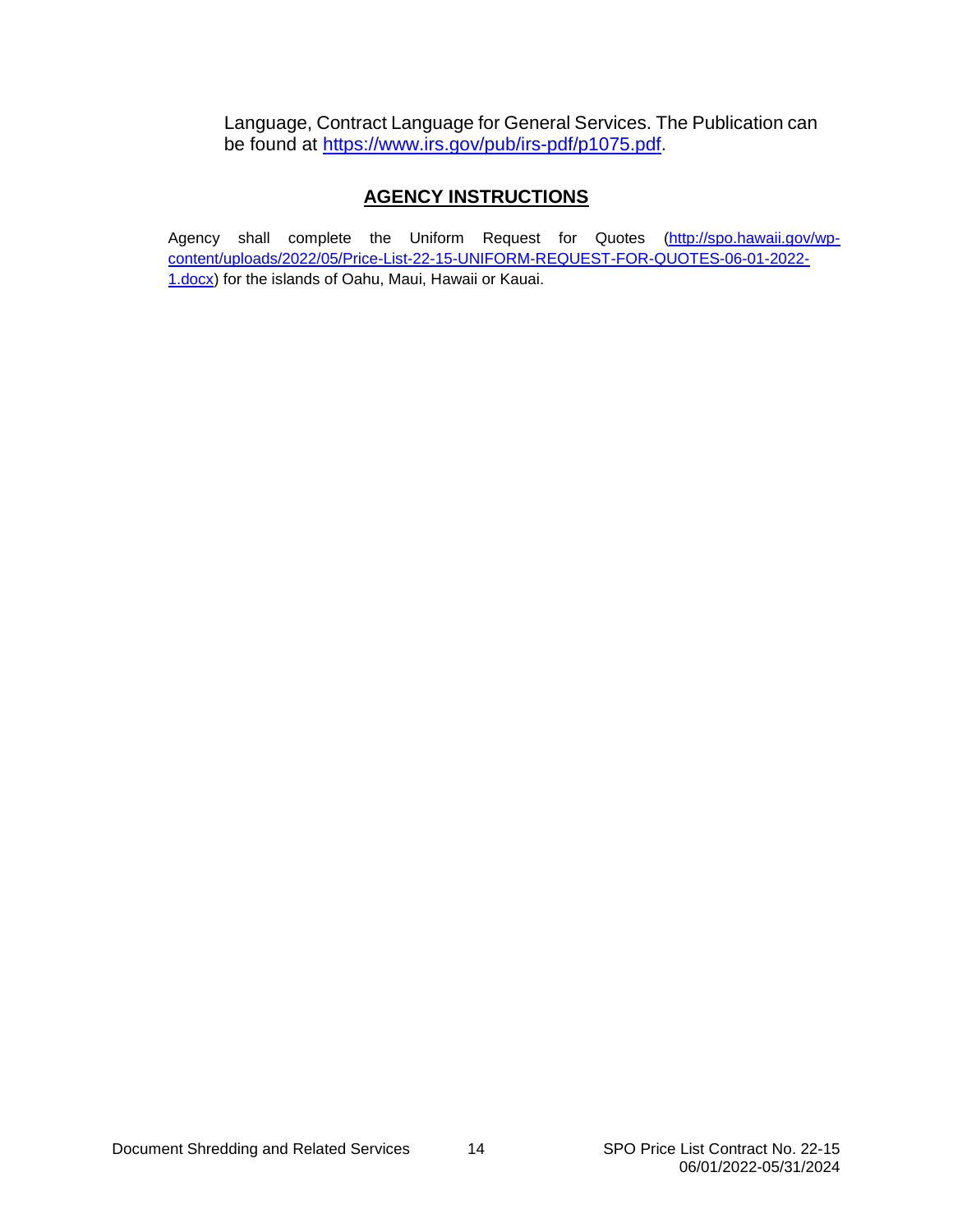## **CONTRACTOR**

# **INFORMATION**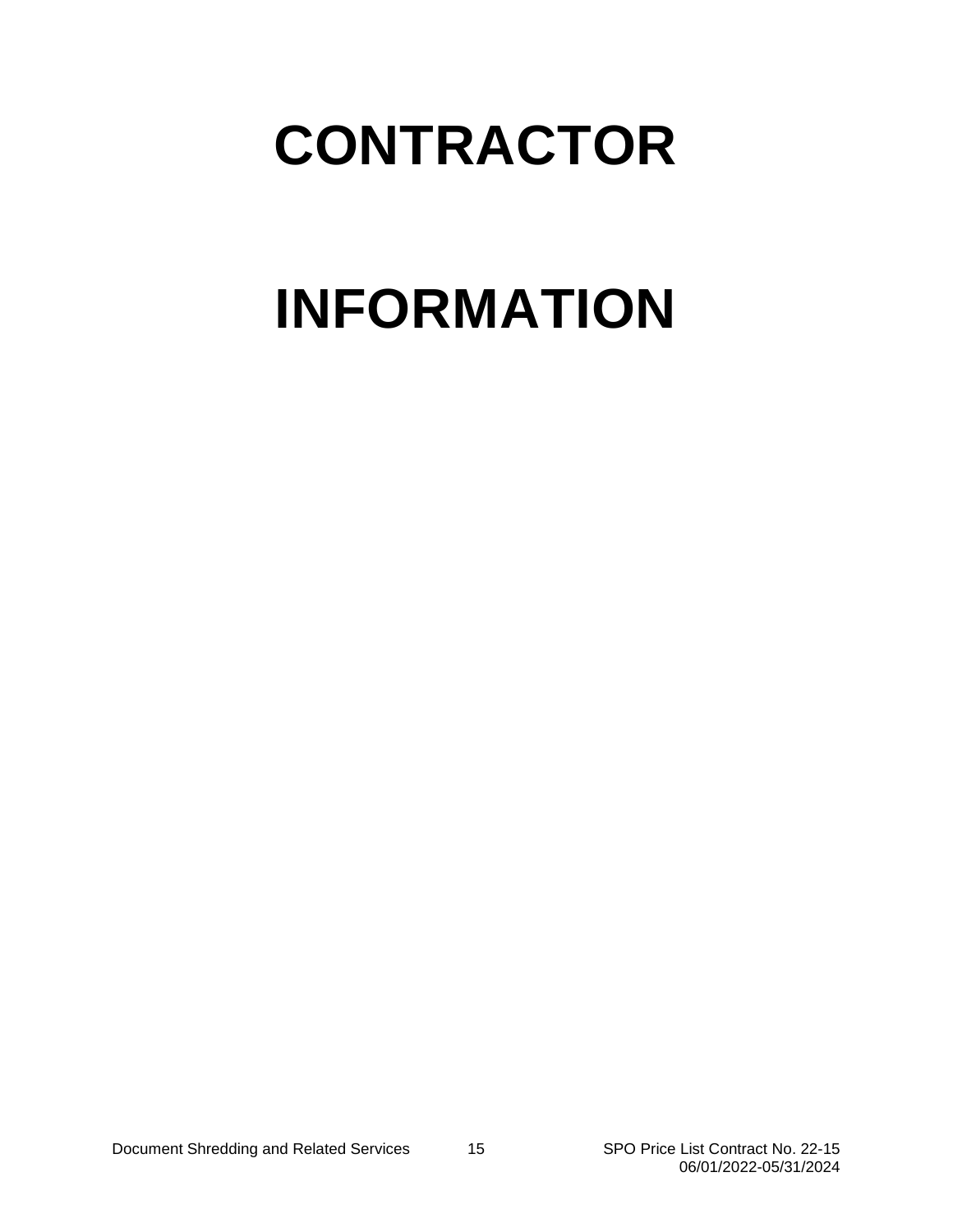## **STERICYCLE INC**

#### <span id="page-15-0"></span>**Sales Contact:**

Matthew Save (808) 590-7898 [Matthew.Save@Stericycle.com](mailto:Matthew.Save@Stericycle.com) Territory Manager, Hawaiian Islands 106 Pu'uhale Road Honolulu HI 96819

#### **Remit Payment:**

Stericycle Inc 28883 Network Place Chicago, IL 60673-1288 Vendor Code: 36099200

For all questions relating to price or service, please contact Stericycle Inc sales contact.

**Figures**





Mini Console 31 Gallon 26"H x 20"/¿"W x 19"/s"D Floor space: 397.4 ft<sup>2</sup>

### Figure C



65 Gallon Tote bo Gallen Tote<br>with High Security Lid<br>46"H x 241/2"W x 271/2"D Floor space: 673.75 in



**Standard Console** 32 Gallon 36"H x 201/2"W x 16"D Floor space:  $328$  ft<sup>2</sup>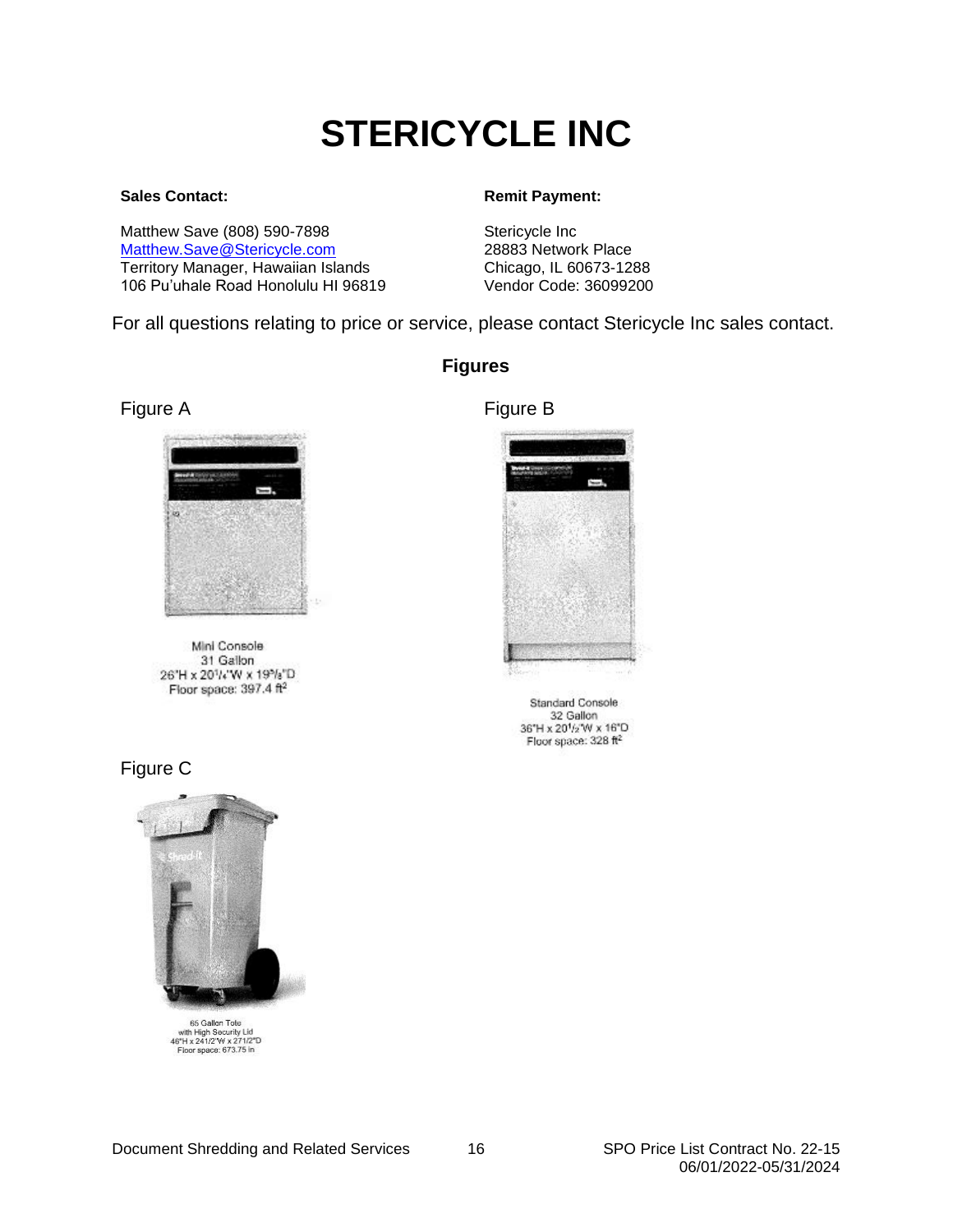<span id="page-16-0"></span>

| <b>OAHU</b>                                                                                                                                           |                |                 |  |
|-------------------------------------------------------------------------------------------------------------------------------------------------------|----------------|-----------------|--|
| <b>Services</b>                                                                                                                                       | <b>On Site</b> | <b>Off Site</b> |  |
| 32-gallon Standard Console (Figure B)                                                                                                                 | \$97.50        | \$97.50         |  |
| 31-gallon Mini Console (Figure A)                                                                                                                     | \$97.50        | \$97.50         |  |
| 65-gallon Tote (Figure C)                                                                                                                             | \$110.50       | \$110.50        |  |
| Additional Second Console (Standard or Mini), each                                                                                                    | \$20.00        | \$20.00         |  |
| Additional Second 65-gallon Tote, each                                                                                                                | \$30.00        | \$30.00         |  |
| <b>Storage Box</b>                                                                                                                                    | \$11.21        | \$11.21         |  |
| (10x12x15 - 35 lbs) with scheduled service, in addition to                                                                                            |                |                 |  |
| consoles/totes                                                                                                                                        |                |                 |  |
| <b>Other Media</b>                                                                                                                                    | \$40.00        | \$40.00         |  |
| (Storage Box 10x12x15 - 35 lbs - mixed)                                                                                                               |                |                 |  |
| Compact Disk, Computer Tapes, microfilm, microfische, credit<br>cards, floppy disks, and misc media items combined (does NOT<br>include hard drives). |                |                 |  |
| <b>Hard Drive</b>                                                                                                                                     | \$30.00        | \$30.00         |  |
| Price is per-service charge. Same discount applies to all frequencies from daily to once<br>a month.                                                  |                |                 |  |

All services begin at the 32-gal Standard console or 31-gal Mini console level (2-3 10"x12"x15" storage boxes' worth). Individual boxes may occur in addition to this and can be accommodated as Extra Material (\$11.21 per 10x12x15 storage box) at the time of scheduled pickup of the console.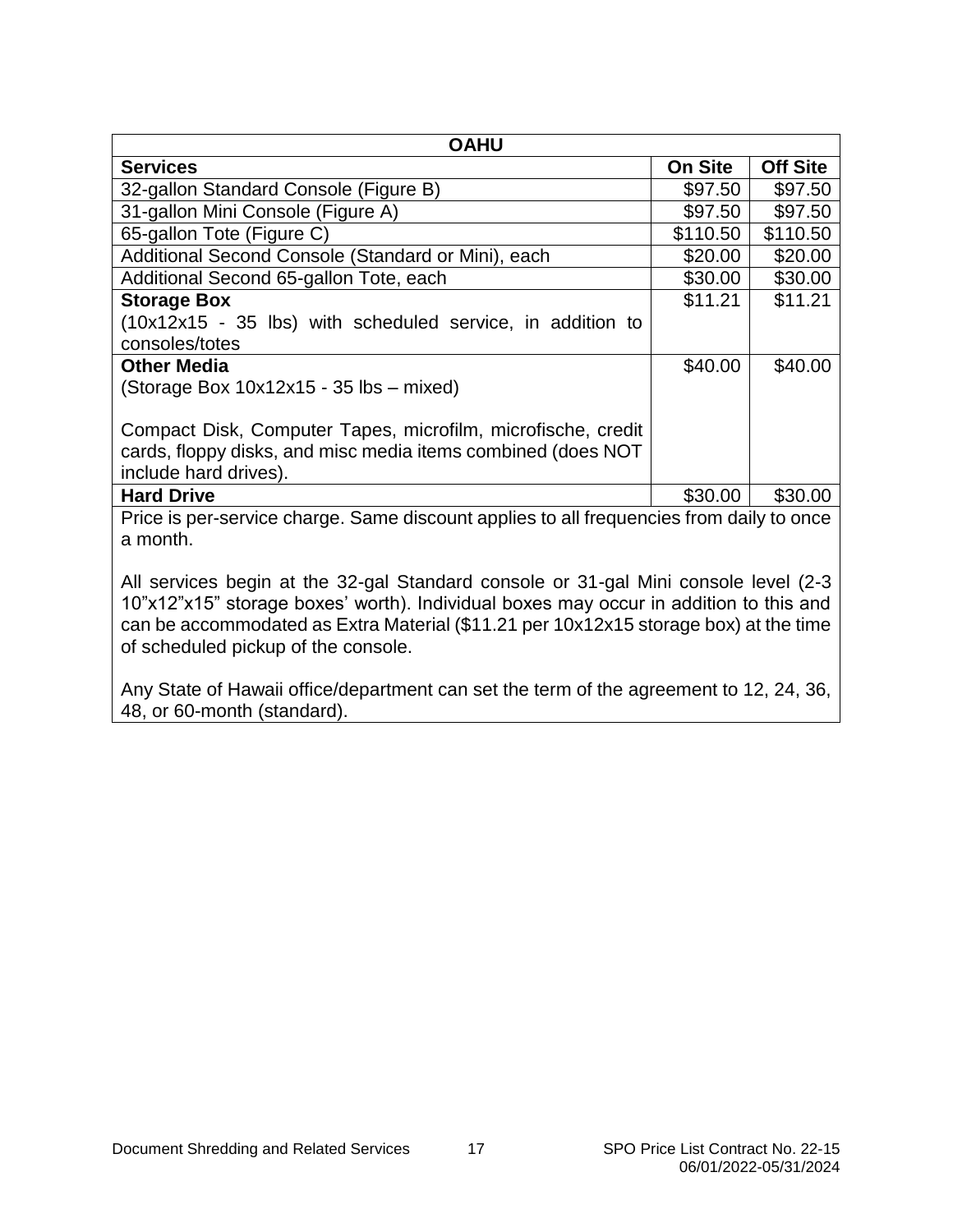<span id="page-17-0"></span>

| <b>MAUI</b>                                                                                                                                                                                                                                                                                                 |                |                 |  |
|-------------------------------------------------------------------------------------------------------------------------------------------------------------------------------------------------------------------------------------------------------------------------------------------------------------|----------------|-----------------|--|
| <b>Services</b>                                                                                                                                                                                                                                                                                             | <b>On Site</b> | <b>Off Site</b> |  |
| 32-gallon Standard Console (Figure B)                                                                                                                                                                                                                                                                       | \$97.50        | \$97.50         |  |
| 31-gallon Mini Console (Figure A)                                                                                                                                                                                                                                                                           | \$97.50        | \$97.50         |  |
| 65-gallon Tote (Figure C)                                                                                                                                                                                                                                                                                   | \$110.50       | \$110.50        |  |
| Additional Second Console (Standard or Mini), each                                                                                                                                                                                                                                                          | \$36.75        | \$36.75         |  |
| Additional Second 65-gallon Tote, each                                                                                                                                                                                                                                                                      | \$57.75        | \$57.75         |  |
| <b>Storage Box</b>                                                                                                                                                                                                                                                                                          | \$11.21        | \$11.21         |  |
| $(10x12x15 - 35$ lbs) with scheduled service, in addition to                                                                                                                                                                                                                                                |                |                 |  |
| consoles/totes                                                                                                                                                                                                                                                                                              |                |                 |  |
| <b>Other Media</b>                                                                                                                                                                                                                                                                                          | \$40.00        | \$40.00         |  |
| (Storage Box 10x12x15 - 35 lbs - mixed)                                                                                                                                                                                                                                                                     |                |                 |  |
| Compact Disk, Computer Tapes, microfilm, microfische, credit<br>cards, floppy disks, and misc media items combined (does NOT<br>include hard drives).                                                                                                                                                       |                |                 |  |
| <b>Hard Drive</b>                                                                                                                                                                                                                                                                                           | \$30.00        | \$30.00         |  |
| Price is per-service charge. Same discount applies to all frequencies from daily to once<br>a month.                                                                                                                                                                                                        |                |                 |  |
| All services begin at the 32-gal Standard console or 31-gal Mini console level (2-3<br>10"x12"x15" storage boxes' worth). Individual boxes may occur in addition to this and<br>can be accommodated as Extra Material (\$11.21 per 10x12x15 storage box) at the time<br>of scheduled pickup of the console. |                |                 |  |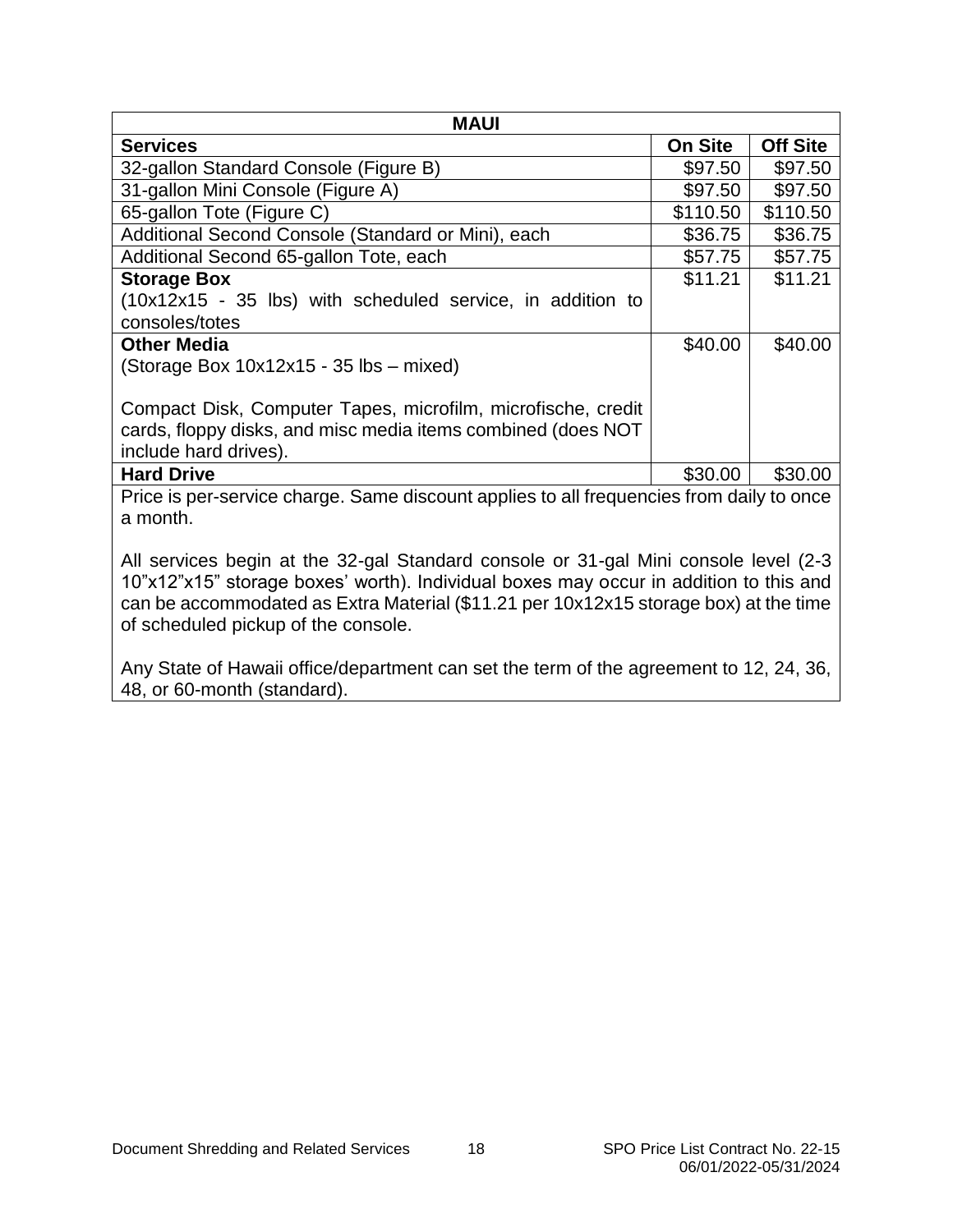<span id="page-18-0"></span>

| <b>HAWAII</b>                                                                                                                                                                                                                                                                                               |                |                 |  |
|-------------------------------------------------------------------------------------------------------------------------------------------------------------------------------------------------------------------------------------------------------------------------------------------------------------|----------------|-----------------|--|
| <b>Services</b>                                                                                                                                                                                                                                                                                             | <b>On Site</b> | <b>Off Site</b> |  |
| 32-gallon Standard Console (Figure B)                                                                                                                                                                                                                                                                       | \$97.50        | \$97.50         |  |
| 31-gallon Mini Console (Figure A)                                                                                                                                                                                                                                                                           | \$97.50        | \$97.50         |  |
| 65-gallon Tote (Figure C)                                                                                                                                                                                                                                                                                   | \$110.50       | \$110.50        |  |
| Additional Second Console (Standard or Mini), each                                                                                                                                                                                                                                                          | \$36.75        | \$36.75         |  |
| Additional Second 65-gallon Tote, each                                                                                                                                                                                                                                                                      | \$57.75        | \$57.75         |  |
| <b>Storage Box</b>                                                                                                                                                                                                                                                                                          | \$11.21        | \$11.21         |  |
| (10x12x15 - 35 lbs) with scheduled service, in addition to                                                                                                                                                                                                                                                  |                |                 |  |
| consoles/totes                                                                                                                                                                                                                                                                                              |                |                 |  |
| <b>Other Media</b>                                                                                                                                                                                                                                                                                          | \$40.00        | \$40.00         |  |
| (Storage Box 10x12x15 - 35 lbs - mixed)                                                                                                                                                                                                                                                                     |                |                 |  |
| Compact Disk, Computer Tapes, microfilm, microfische, credit<br>cards, floppy disks, and misc media items combined (does NOT<br>include hard drives).                                                                                                                                                       |                |                 |  |
| <b>Hard Drive</b>                                                                                                                                                                                                                                                                                           | \$30.00        | \$30.00         |  |
| Price is per-service charge. Same discount applies to all frequencies from daily to once<br>a month.                                                                                                                                                                                                        |                |                 |  |
| All services begin at the 32-gal Standard console or 31-gal Mini console level (2-3<br>10"x12"x15" storage boxes' worth). Individual boxes may occur in addition to this and<br>can be accommodated as Extra Material (\$11.21 per 10x12x15 storage box) at the time<br>of scheduled pickup of the console. |                |                 |  |